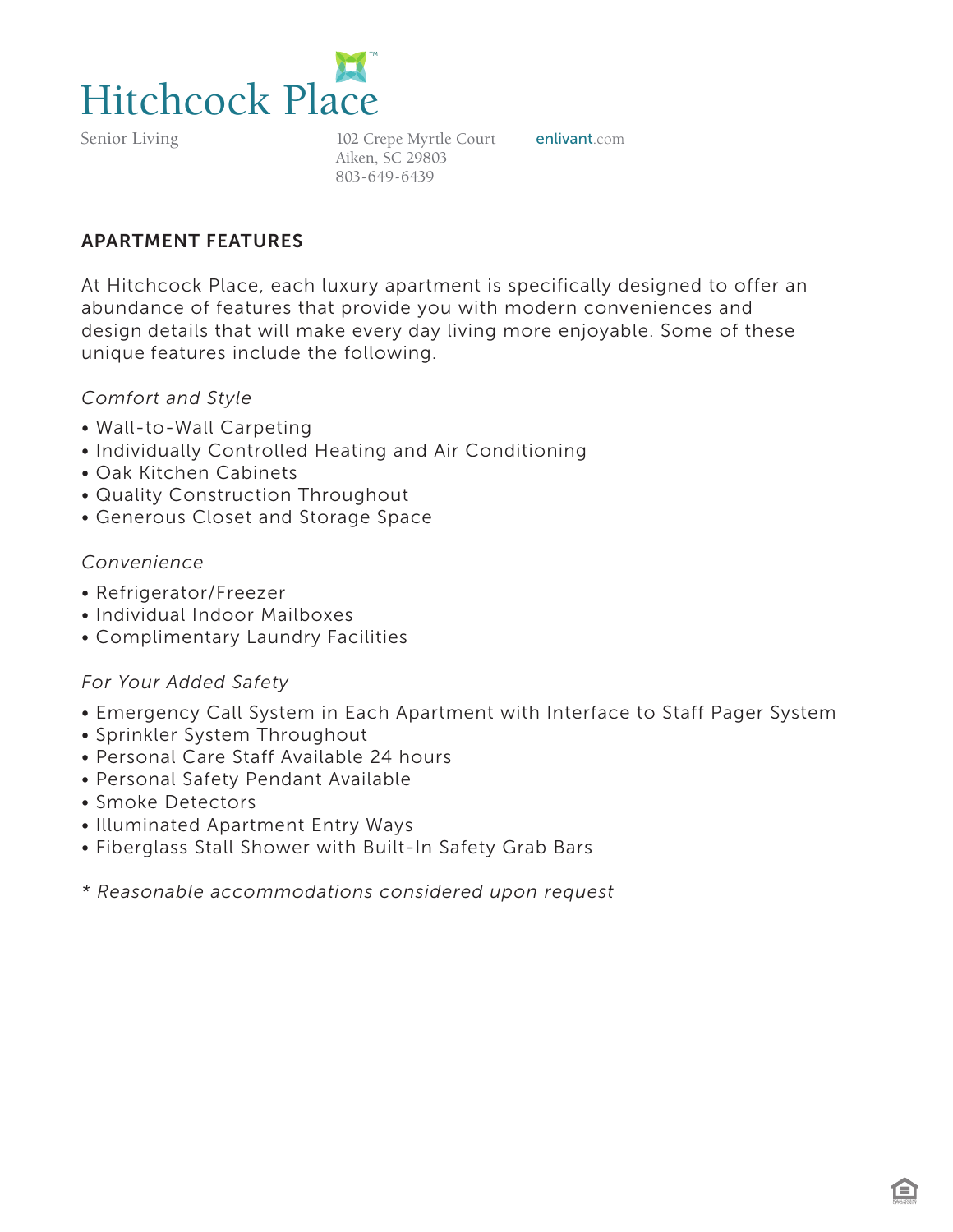

Senior Living

102 Crepe Myrtle Court enlivant.com Aiken, SC 29803 803-649-6439



# Studio

One Bath 340 Square Feet (approximately)